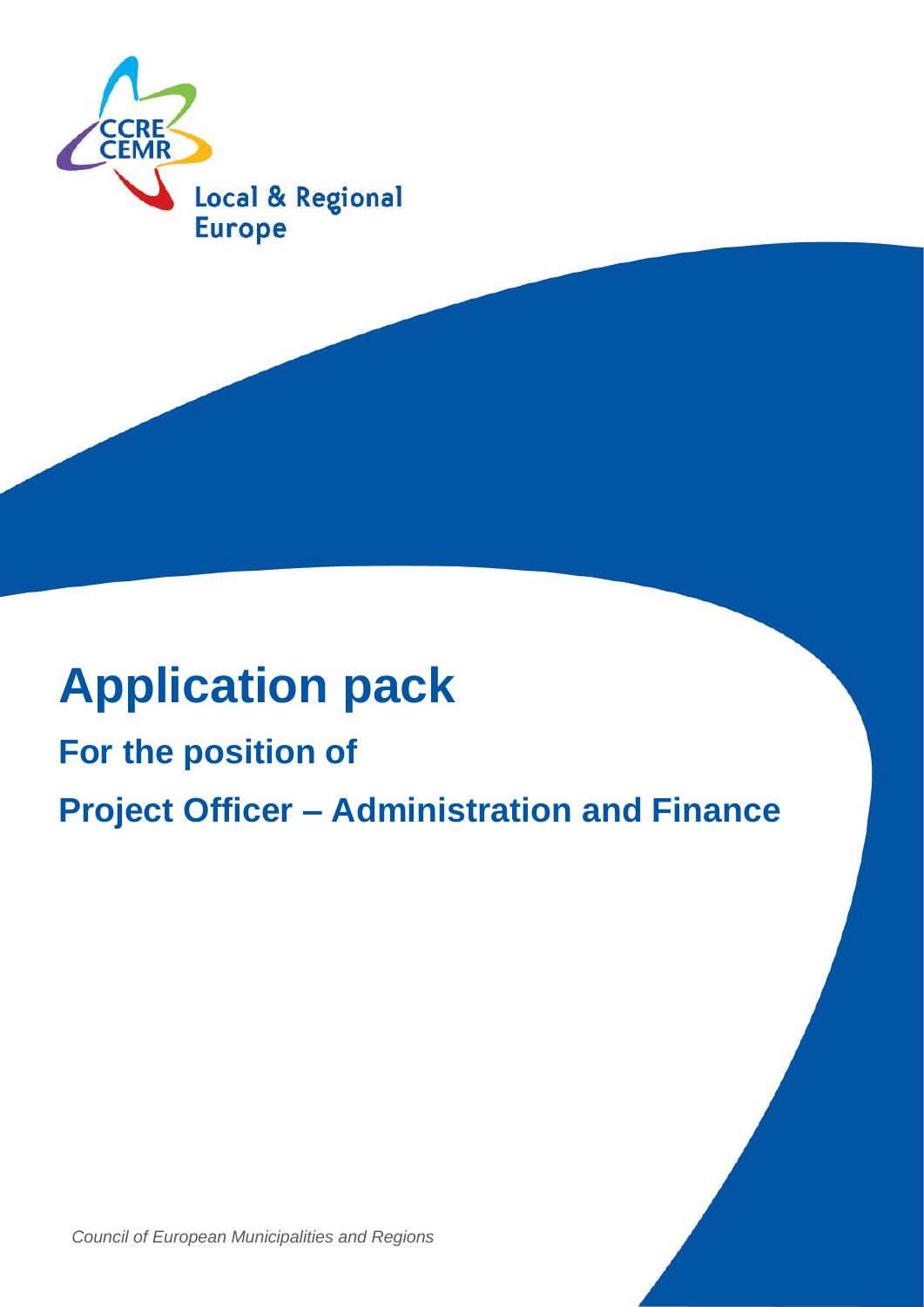- Do you want to help strengthen the voice of the European Towns and Regions?
- Do you want to be part of a collaborative team where your competencies will be highly useful?
- Do you want to embrace administrative work in order to fulfil ambitious projects?

… then becoming **a Project Officer – Administration and Finance** at CEMR may be your best choice!

Founded in 1951, the Council of European Municipalities and Regions (CEMR) ensures that the interests of local governments and their citizens are taken into account in European policy-making. Therefore, we are currently hiring a **Project Officer – Administration and Finance** to work in Brussels.

### **Your mission**

With your team and partners, you will provide broad administrative support mainly to CEMR projects.

After a handover period,

- You will share and apply the project guidelines with the partners in order to get all necessary documents to process the project's expenses and follow the budget;
- You will verify all financial receipts and communicate accordingly with partners. You will prepare payments and reimbursement according to the CEMR and donors' rules;
- You will prepare all necessary information and documents for the audit process. You will assist the Senior Project Officer – Administration and Finance with budget follow ups and amendments;
- You will be in charge of project's logistics for the organization of internal and external meetings (travel, hotels, catering);
- You will carry out some office management tasks when needed.

You will report to the CEMR Director - Administration and Finance.

#### **Your profile**

- You have a degree in administrative studies or equivalent by experience;
- You have ideally a minimum of 3 years of experience in office administration functions;
- You are perfectly bilingual English-French (both spoken and written skills) and a good Excel user;
- You experiment a true work pleasure by delivering a rigorous administrative work. You are keen at working with figures. You are not afraid to process a great number of documents;
- You communicate easily regarding the tasks at hand with partners;
- On the human side, you are a positive, accountable and tenacious person; You enjoy being in contact with partners as you have strong interpersonal skills;
- You are willing to travel, if necessary, in Europe and/or Africa, about 2 or 3 times per year.

#### **We offer**

- An open, international and flexible work environment;
- An attractive salary package with extra-legal advantages;
- A valuable experience with the European Commission;
- A 2 years contract with possibility of extension;
- A modern and well-situated office in the European Quarter nearby Luxembourg Brussels Station.